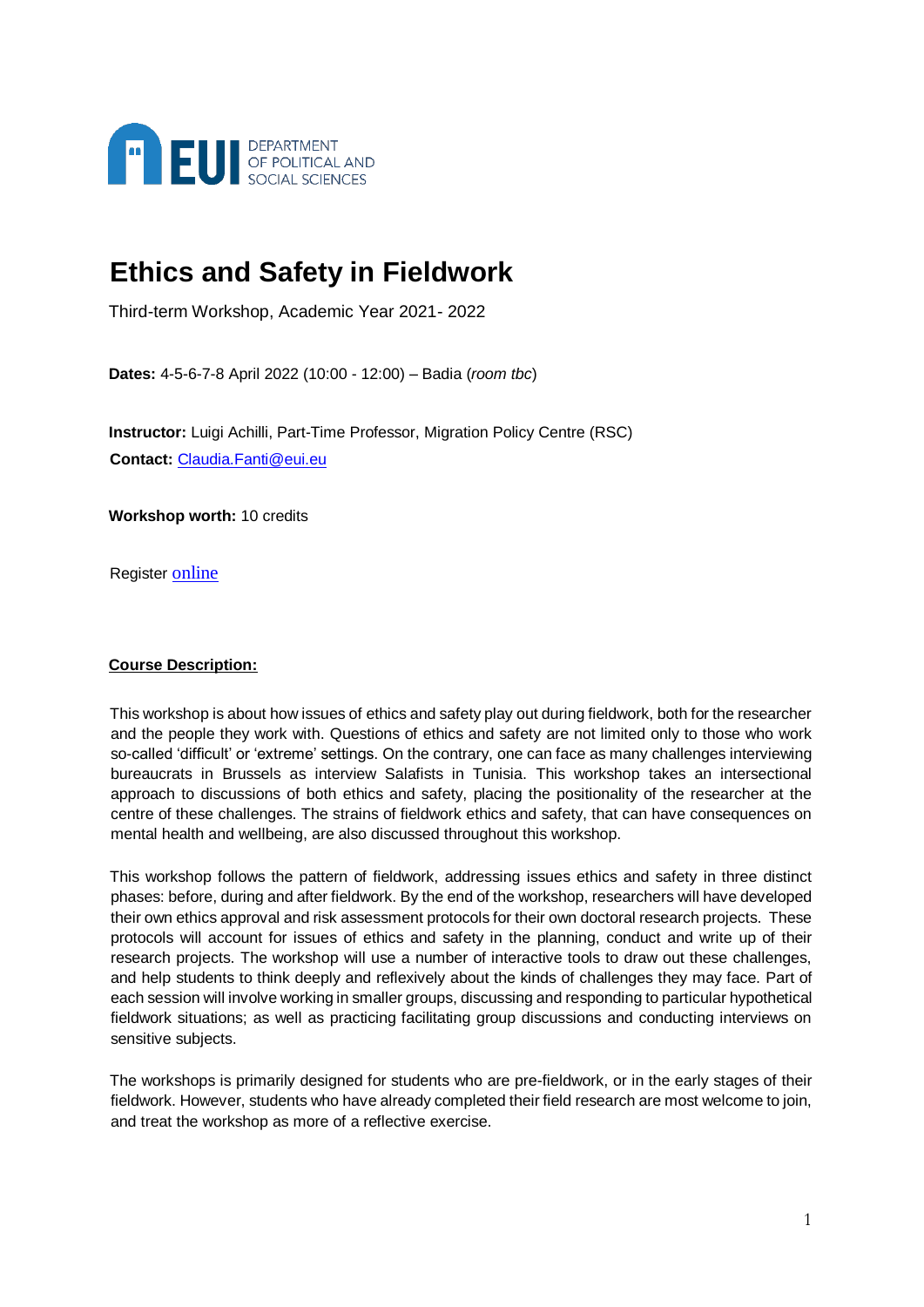# **Course Preparation**

In the required reading list below, you will find a combination of articles, chapters and shorter blog pieces. Some of the session require a heavier reading load than others. You are strongly recommended to complete all reading ahead of the course. At the very least, you should come to each session having read all set pieces for that session, and be prepared to engage in an active discussion.

All students should think through and be prepared to speak briefly to the following questions during the workshop:

# **\*for students who are pre-fieldwork\***

- What are the ethical questions that might emerge during your fieldwork?
- What are the risks you might face during your fieldwork? What risks does your fieldwork pose to your research participants?
- How will your gender, ethnicity and other subjective identities impact your fieldwork?
- How might your health and mental health be impacted by doing fieldwork?

#### **\*for students who are currently doing fieldwork, or are post-fieldwork\***

- What were the ethical challenges that you faced during your fieldwork?
- What were risk you faced during your fieldwork that you had not prepared for? What risks did your fieldwork pose to your research participants?
- How did your gender, ethnicity and other subjective identities impact your fieldwork?
- What did you do to take care of your health and mental health during fieldwork?

# **Readings**

# **Session 1 Before Fieldwork (1): Planning fieldwork that is safe and ethical**

Callaway, E. 2017. "South Africa's San People Issue Ethics Code to Scientists." *Nature News* 543(7646): 475.

Sluka's "Too dangerous for fieldwork? The challenge of institutional risk-management in primary research on conflict, violence and 'terrorism'"

Sukarieh, M. and Tannock, Stuart 2013. On the Problem of Over-researched Communities: The Case of the Shatila Palestinian Refugee Camp in Lebanon. *Sociology* 47 (3) , pp. 494- 508

# **Session 2**

# **Before Fieldwork (2): The impact of race, gender and subjective identities on gaining access**

Henderson, Frances B. 2009. "'We Thought You Would Be White': Race and Gender in Fieldwork." *PS: Political Science and Politics* 42 (2): 291–4.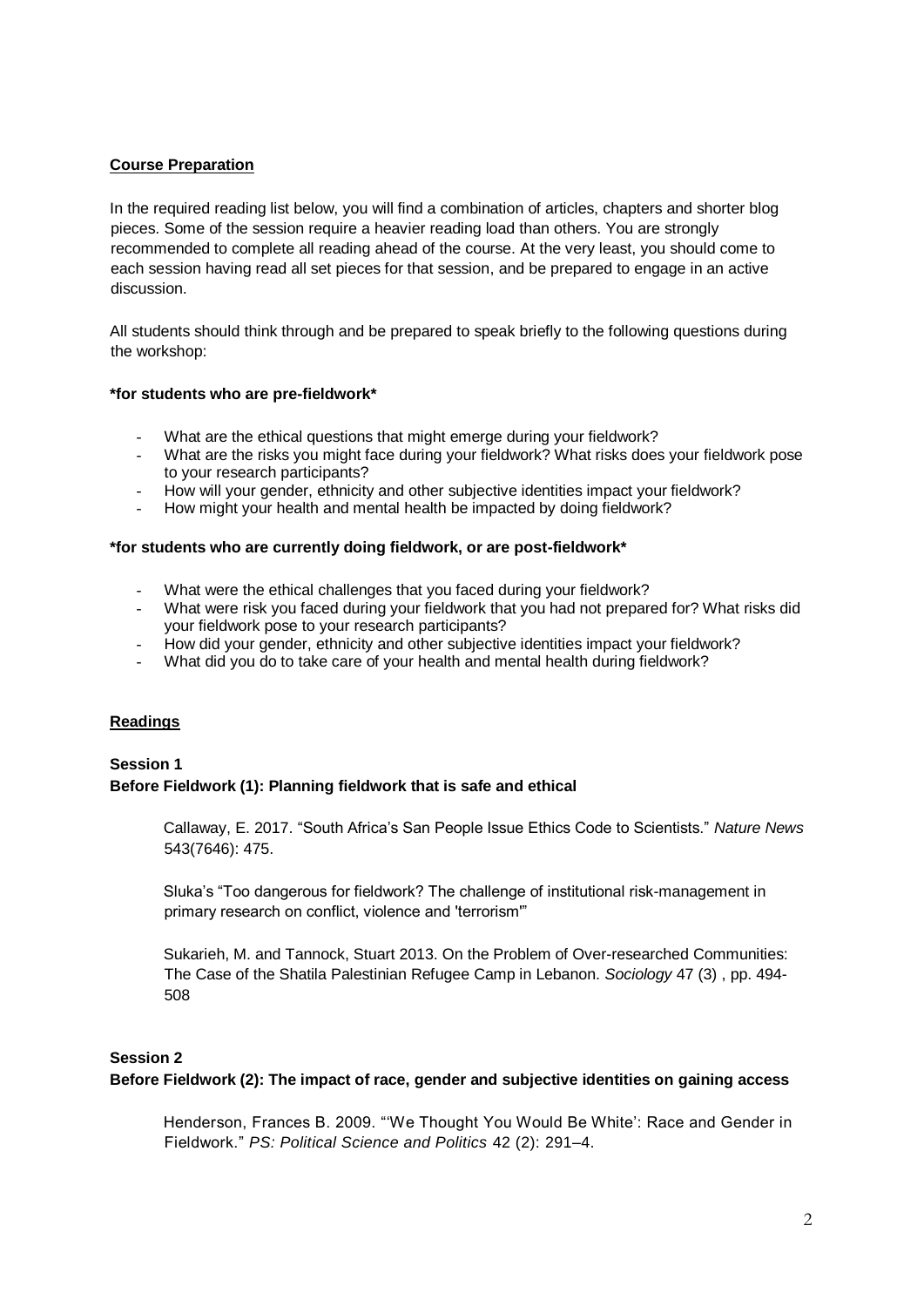Yacob-Haliso, O. 2018. 'Intersectionalities and Access in Fieldwork in Postconflict Liberia: Motherland, Motherhood, and Minefields.' *African Affairs,* 118(470): 168–181.

Chaet, J. 2020. 'Waiting for something to happen: encountering gendered temporality in anthropological fieldwork'. The New Ethnographer [https://www.thenewethnographer.org/thenew-ethnographer/waiting-for-something-to-happen-encountering-gendered-temporality-inanthropological-fieldwork].

#### **Session 3 During Fieldwork (2): Navigating risks and making decisions ethically**

Cronin-Furman, K., & Lake, M. 2018. "Ethics Abroad: Fieldwork in Fragile and Violent Contexts." *PS: Political Science & Politics, 51*(3), 607-614.

Khan, H. 2020. 'Friendships built on (dis)trust: navigating fragility during fieldwork'. The New Ethnographer. [https://www.thenewethnographer.org/the-newethnographer/2019/08/01/friendships-built-on-distrust-navigating-fragility-during-fieldwork].

Bryman A, Bell E (2011) Business Research Methods*.* (3rd edition). Ch. 5: Ethics in Business Research. Oxford University Press.

#### **Session 4**

#### **After fieldwork (1): Mental health, vicarious trauma and well being**

Moran, R. and Asquith, N. 2020. 'Understanding the vicarious trauma and emotional labour of criminological research'. *Methodological Innovations* 1:11.

Pollard, A. 2009. 'Field of screams: difficulty and ethnographic fieldwork'. Anthropology Matters 11(2): 1-24.

# **Session 5**

# **After Fieldwork (2): Data analysis and writing up**

Said, Edward W. 1989. 'Representing the Colonized: Anthropology's Interlocutors'. *Critical Inquiry* 15(2), 202-225.

Spivak, Gayatri. 1988. 'Can the Subaltern Speak?' In, Nelson, Cary and Lawrence Grossberg (eds), *Marxism and the Interpretation of Culture.* Urbana  : University of Illinois Press

#### **Assignment**

Submit your ethics and risk assessments with mitigation plans as developed during the workshop.

#### **Additional Resources**

The New Ethnographer: [www.thenewethnographer.org](http://www.thenewethnographer.org/) The Fieldwork Initiative[: http://fieldworkinitiative.org](http://fieldworkinitiative.org/) Advancing Research on Conflict: [www.advancingresearchonconflict.com](http://www.advancingresearchonconflict.com/)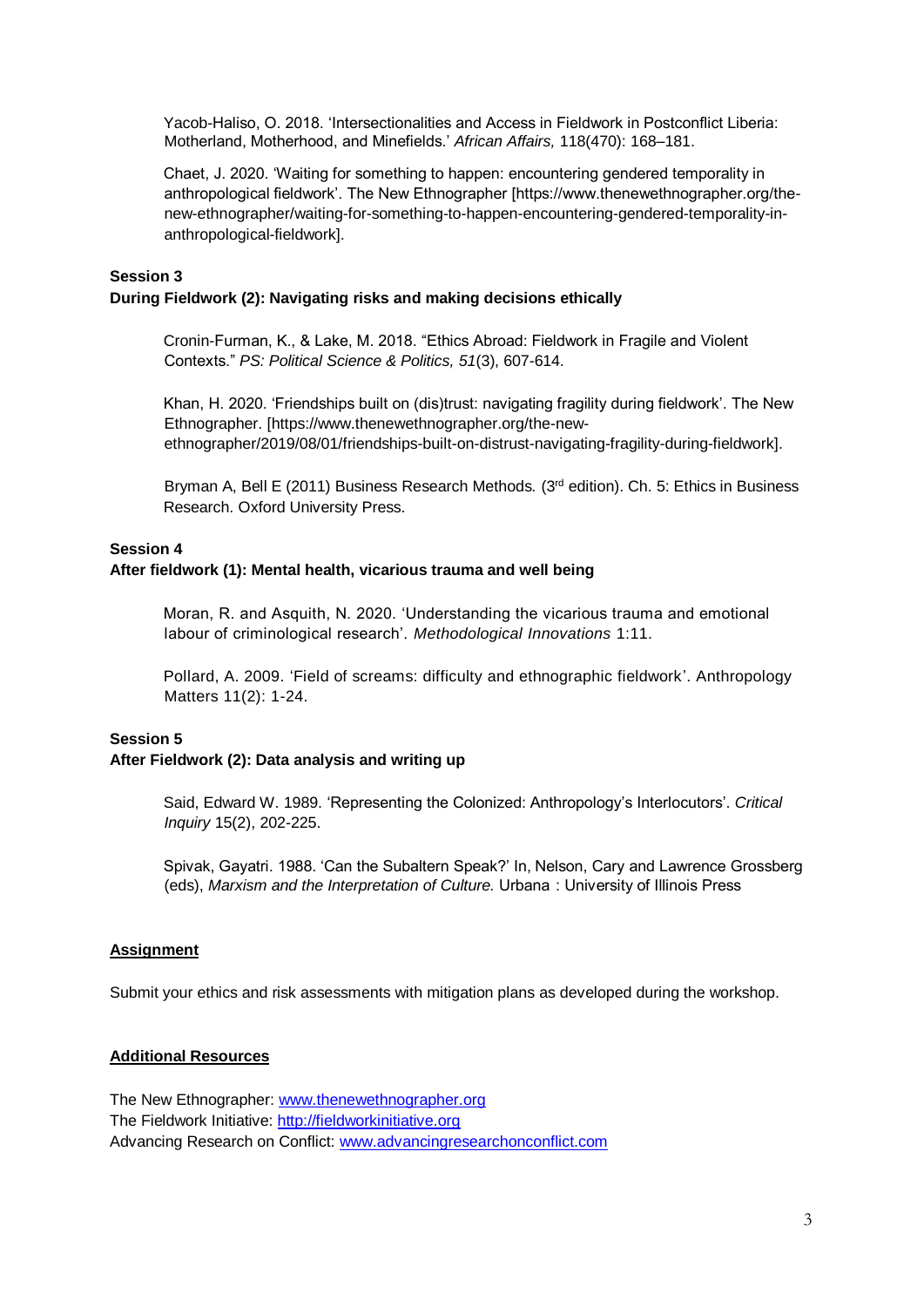#### **Further reading**

- Abidin, C. & de Seta, G. (eds.) (2020) Special issue: Doing Digital Ethnography: Messages from the Field. *Journal of Digital Social Research*, 2(1).
- Baele, S. J. et al. (2018). "The Ethics of Security Research: An Ethics Framework for Contemporary Security Studies." *International Studies Perspectives, 19*(2), 105–127.
- Baird, A. (2018). 'Dancing with danger: ethnographic safety, male bravado and gang research in Colombia.' *Qualitative Research* 18(3): 342-360.
- Basini, H. (2016). ''Doing No Harm': Methodological and Ethical Challenges of Working with Women Associated with Fighting Forces/Ex-combatants in Liberia.' In A. Wibben (Ed.), *Researching War: Feminist Methods, ethics and politics* (pp.163-184). Oxon & New York: Routledge.
- Berry, MJ, Chávez Argüelles, C, Cordis, S, Ihmoud, S & Velásquez Estrada, E 2017, ['Towards a](https://doi.org/10.14506/ca32.4.05)  [fugitive anthropology: Gender, race, and violence in the field',](https://doi.org/10.14506/ca32.4.05) Cultural Anthropology, vol. 32, no. 4, pp. 537-565.
- Caliandro, A. (2018) Digital methods for ethnography: Analytical concepts for ethnographers exploring social media environments *Journal of Contemporary Ethnography* Vol. *47, Issue* 5 , pp. 551- 578.
- Calvey, D. (2018). 'The Everyday World of Bouncers: A Rehabilitated Role for Covert Ethnography.' *Qualitative Research* 19(3): 247-262.
- Calvey, D. (2017). *Covert Research: The Art, Politics and Ethics of Undercover Fieldwork.* London: Sage.
- Cancian, M. F., & Fabbe, K. E. (2019). "Informal Institutions and Survey Research in the Kurdistan Region of Iraq." *PS: Political Science & Politics*, *52*(3), 485–489.
- Chamboredon Hé lène, Pavis Fabienne, Surdez Muriel, Willemez Laurent. S'imposer aux imposants. A propos de quelques obstacles rencontrés par des sociologues débutants dans la pratique et l'usage de l'entretien. In: Genèses, 16, 1994. Territoires urbains contestés. pp. 114-132.
- Clark, I & Grant, A 2015, ['Sexuality and danger in the field: Starting an uncomfortable](https://www.anthro.ox.ac.uk/sites/default/files/anthro/documents/media/jaso7_1_2015_1_14.pdf)  [conversation'](https://www.anthro.ox.ac.uk/sites/default/files/anthro/documents/media/jaso7_1_2015_1_14.pdf), *Journal of the Anthropological Society of Oxford: Special issue on Sexual Harassment in the Field*, vol. 7, no. 1, p. 1-14.
- Clancy, Kathryn B. H., Robin G. Nelson, Julienne N. Rutherford, and Katie Hinde. (2014) "Survey of Academic Field Experiences (SAFE): Trainees Report Harassment and Assault." *PLoS ONE* 9, no. 7.
- Cook KS, Yamagishi, T (2008). A Defense of Deception on Scientific Grounds. Social Psychology Quarterly 71: 215-221.
- Curtis, D. A. (2019). "What Is Our Research For? Responsibility, Humility and the Production of Knowledge about Burundi." *Africa Spectrum*, 54(1), 4-21.
- Desposato, S. (Ed.). (2016). *Ethics and Experiments: Problems and Solutions for Social Scientists and Policy Professionals.* London & New York: Routledge.
- Desposato, S. 2014a. "Ethical Challenges and Some Solutions for Field Experiments." San Diego: University of California.
- Driscoll, J., & Schuster, C. (2018). 'Spies Like Us.' *Ethnography* 19(3): 411-430.
- Enria, L. 2018. 'Elective affinities: fragility and injustice in the field'. The New Ethnographer [https://www.thenewethnographer.org/the-new-ethnographer/2018/04/25/elective-affinitiesfragility-and-injustice-in-the-field].
- Eriksson Baaz, M., & Utas, M. (2019). Exploring the Backstage: Methodological and Ethical Issues Surrounding the Role of Research Brokers in Insecure Zones. *Civil Wars*, *21*(2), 157–178.
- Evans, A.. (2017). Tinder as a methodological tool. *Allegra Laboratory.* Retrieved from: [http://allegralaboratory.net/tinder-as-a-methodological-tool/.](http://allegralaboratory.net/tinder-as-a-methodological-tool/)
- Franzke, Aline shakti, Bechmann, Anja, Zimmer, Michael, Ess, Charles and the Association of Internet Researchers (2020). *Internet Research: Ethical Guidelines 3.0*. Available at: https://aoir.org/reports/ethics3.pdf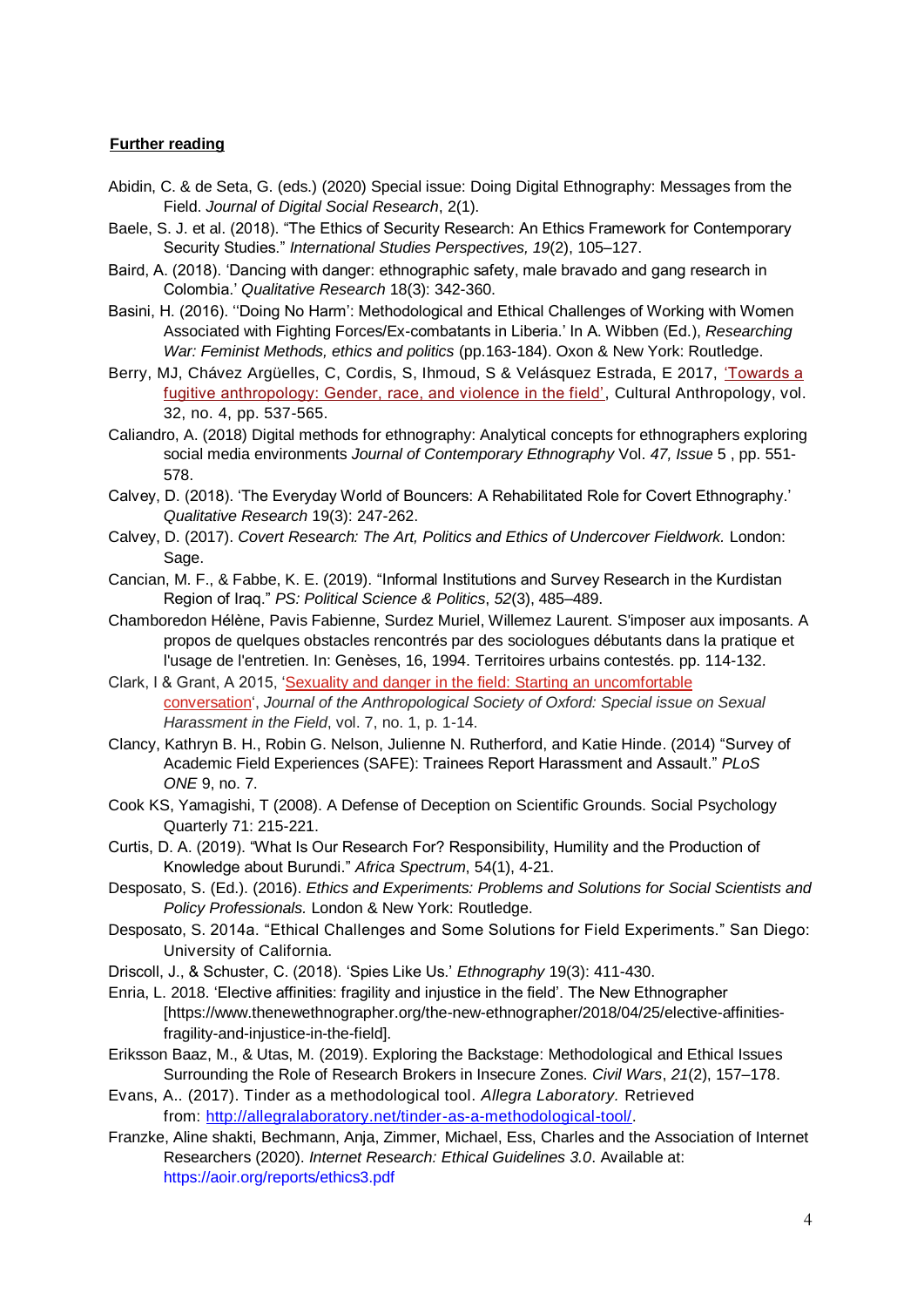- Fujii, L.A. (2018). *Interviewing in Social Science Research: A Relational Approach.* New York & London: Routledge.
- Fujii, L.A. (2015). "Five Stories of Accidental Ethnography: Turning Unplanned Moments in the Field into Data." *Qualitative Research* 15 (4): 525–39.
- Giglietto, Fabio, Luca Rossi & Davide Bennato (2012) The open laboratory. Limits and possibilities of using Facebook, Twitter, and Youtube as a research data resource. *Journal of Technology in Human Services*, 30: 3-4, 145-159
- Grimm, J. J., Koehler, K., Lust, E. M., Saliba, I., & Schierenbeck, I. (2020). *Safer Field Research in the Social Sciences: A Guide to Human and Digital Security in Hostile Environments*. SAGE Publications Ltd.
- Habib, R. R. (2019). "Ethical, methodological, and contextual challenges in research in conflict settings: The case of Syrian refugee children in Lebanon." *Conflict and Health*, *13*(1), 29.
- Henrion, E., and Thorley, L.. (2019). "Ethical Standards Rapid Literature Review: Final Report." Research Communications and Uptake. London: Department for International Development.
- Hertwig R, Ortmann A (2001). Experimental Practices in Economics: A Methodological Challenge for Psychologists? Behavioral and Brain Sciences 24: 383-451.
- Hine, C. (2000). Virtual ethnography. London, UK: Sage.

\_\_\_\_\_(ed.) (2005). *Virtual methods: issues in social research on the Internet*. Oxford, UK: Berg.

- \_\_\_\_\_(2015). *Ethnography for the Internet: embedded, embodied and everyday*. London, UK: Bloomsbury Academic.
- \_\_\_\_\_(2017). 'Ethnography and the Internet: Taking Account of Emerging Technological Landscapes'. *Fudan Journal of the Humanities and Social Sciences.* 10,3, pp. 315-329.
- Humphreys, M. (2014). "How to make field experiments more ethical." *Washington Post*. November 2, 2014.
- Kloß, ST 2017, 'Sexual(ized) harassment and ethnographic fieldwork: A silenced aspect of social research', Ethnography, vol. 18, no. 3, p. 396-414.
- Krishnan, S 2015, **'**[Dispatches from a 'rogue' ethnographer: exploring homophobia and queer](https://www.anthro.ox.ac.uk/sites/default/files/anthro/documents/media/jaso7_1_2015_64_79.pdf)  [visibility](https://www.anthro.ox.ac.uk/sites/default/files/anthro/documents/media/jaso7_1_2015_64_79.pdf)**'**,*Journal of the Anthropological Society of Oxford: Special issue on Sexual Harassment in the Field*, vol. 7, no. 1, p. 64-79.
- Kozinets, R. (2019). *Netnography: The essential guide to social media research*. London: Sage publications.
- Laurens, S. « "Pourquoi" et "comment" poser les questions qui fâchent ? ». Ré flexions sur les dilemmes récurrents que posent les entretiens avec des « imposants », *Genèses* 2007/4 (n° 69), p. 112-127.
- Markham, A. N.; Tiidenberg, K., & Herman, A. (2018). "Ethics as Methods: Doing Ethics in the Era of Big Data Research—Introduction." *Social Media + Society* 4(3): 1-9.
- Markham, A. N. (2012). Fabrication as ethical practice: Qualitative inquiry in ambiguous internet contexts. Information, Communication and Society.
- Middleton, T. and Cons, J. 2014. 'Coming to terms: reinserting research assistants in ethnography's past and present'. *Ethnography* 15(3): 279-290.
- Navarro, Tami, Bianca Williams, and Attiya Ahmad. 2013. "Sitting at the Kitchen Table: Fieldnotes from Women of Color in Anthropology." *Cultural Anthropology* 28, no. 3: 443–63.
- Nelson, RG, Rutherford, N, Hinde, K & Clancy, KBH 2017, 'Signalling safety: Characterizing fieldwork experiences and their implications for career trajectories', *American Anthropologist*, vol. 119, no. 4, pp. 710-722.
- Osorio, J. (2014). "Numbers Under Fire: The Challenges of Gathering Quantitative Data in Highly Violent Settings." Drugs, Security, and Democracy Program. DSD Working Papers on Research Security No. 6. New York: Social Science Research Council.
- Pachirat. T. "Working Undercover in a Slaughterhouse: An Interview with Timothy Pachirat" *Medium*.
- Pandey, A 2009, 'Unwelcome and unwelcoming encounters' in P Ghassem-Fachandi (ed.) *Violence: Ethnographic encounters*, Berg, Oxford, pp. 135-144.